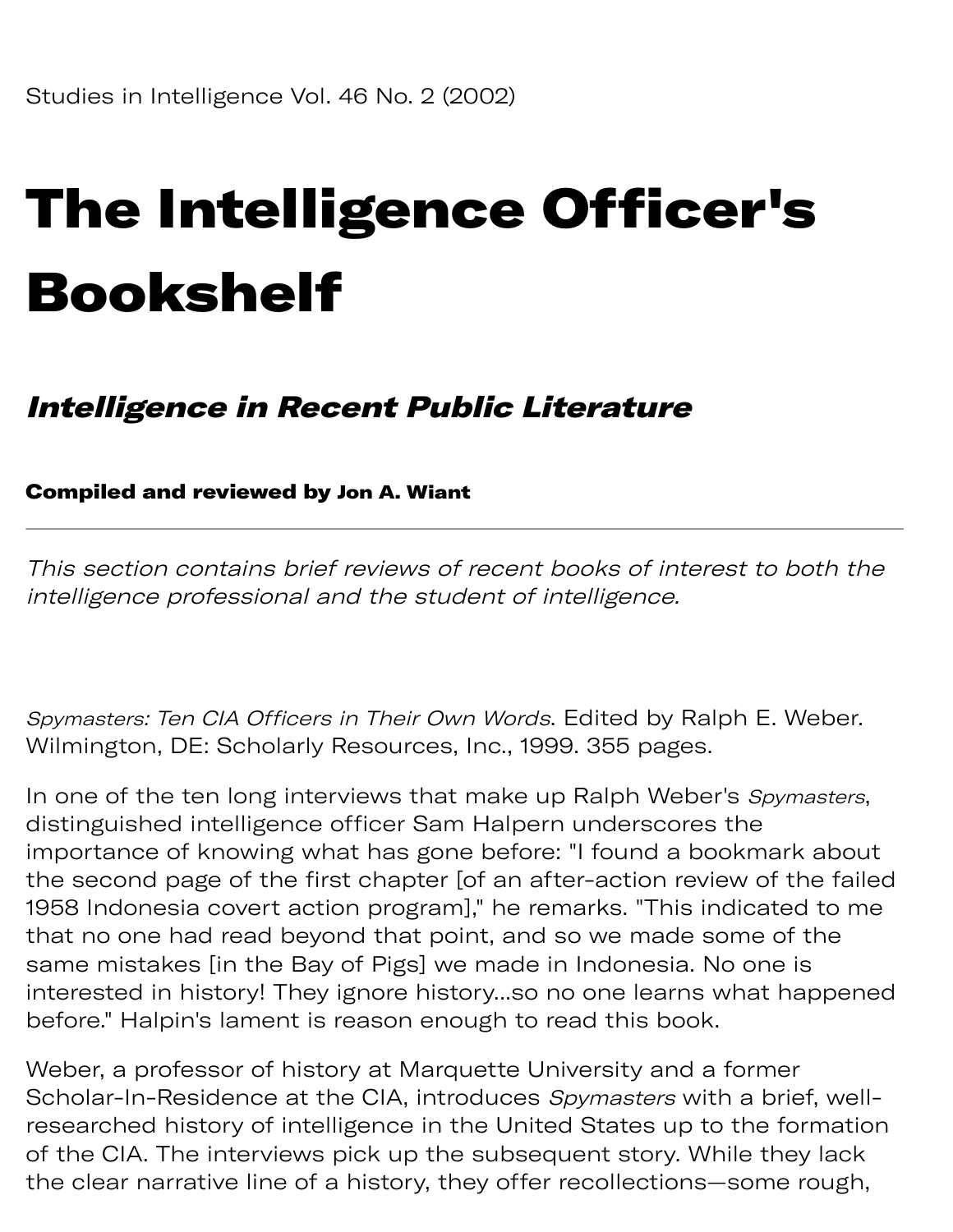some polished—that combine the essence of our past with important lessons for the present. Rear Adm. Sidney Souers, the first DCI, wrestles with what powers the DCI ought to have and to what extent the Joint Chiefs of Staff or the Secretary of Defense should control national intelligence resources.

Of special relevance during the current global campaign against terrorism, Richard Bissel, former Deputy Director of Plans, looks back at the Bay of Pigs and ponders whether the CIA should get out of the paramilitary business because it is beyond its competence. William Colby, DCI from 1973-1976, makes the countervailing case that the Agency's contributions in Vietnam and Laos argue for retaining a robust paramilitary capability. Several interviews remind us that the differences between the military intelligence world and the CIA can lead to heated debates—especially over force estimates—that can spill over into both the presidential and congressional arenas. Former DCI Richard Helms talks about the interagency disagreements over Soviet missile strength, and both Colby and former Deputy Director for Intelligence (DDI) Ray Cline rehash the validity of force estimates in Vietnam and whether there was an intelligence failure surrounding the Tet offensive.

Weber's selection of interviews gives the reader the opportunity to look at politically charged issues from the inside, from assassination plots to bungled clandestine operations. Former DDI Robert Amory recalls his unsuccessful efforts to change the focus of Cuban policy from direct attacks against Castro to a broad political program throughout Latin America to isolate the Cuban leader. He argues that the personalization of the conflict provoked sympathy for Castro rather than weakening him, an admonition to be remembered in our campaign against terrorism. Both Amory and Cline make strong cases for the costs that we have needlessly paid by excluding analysts from critical operational decisions. Relevant to HUMINT today, Bissel argues for recruiting officers who are already well seasoned in the world, rather than hiring career trainees right out of college. Former DCIs Allen Dulles and John McCone and former Inspector General Lyman Kirkpatrick contribute their own valuable recollections.

Sam Halpern was right: We must understand our history. Ralph Weber's Spymasters is well worth the read.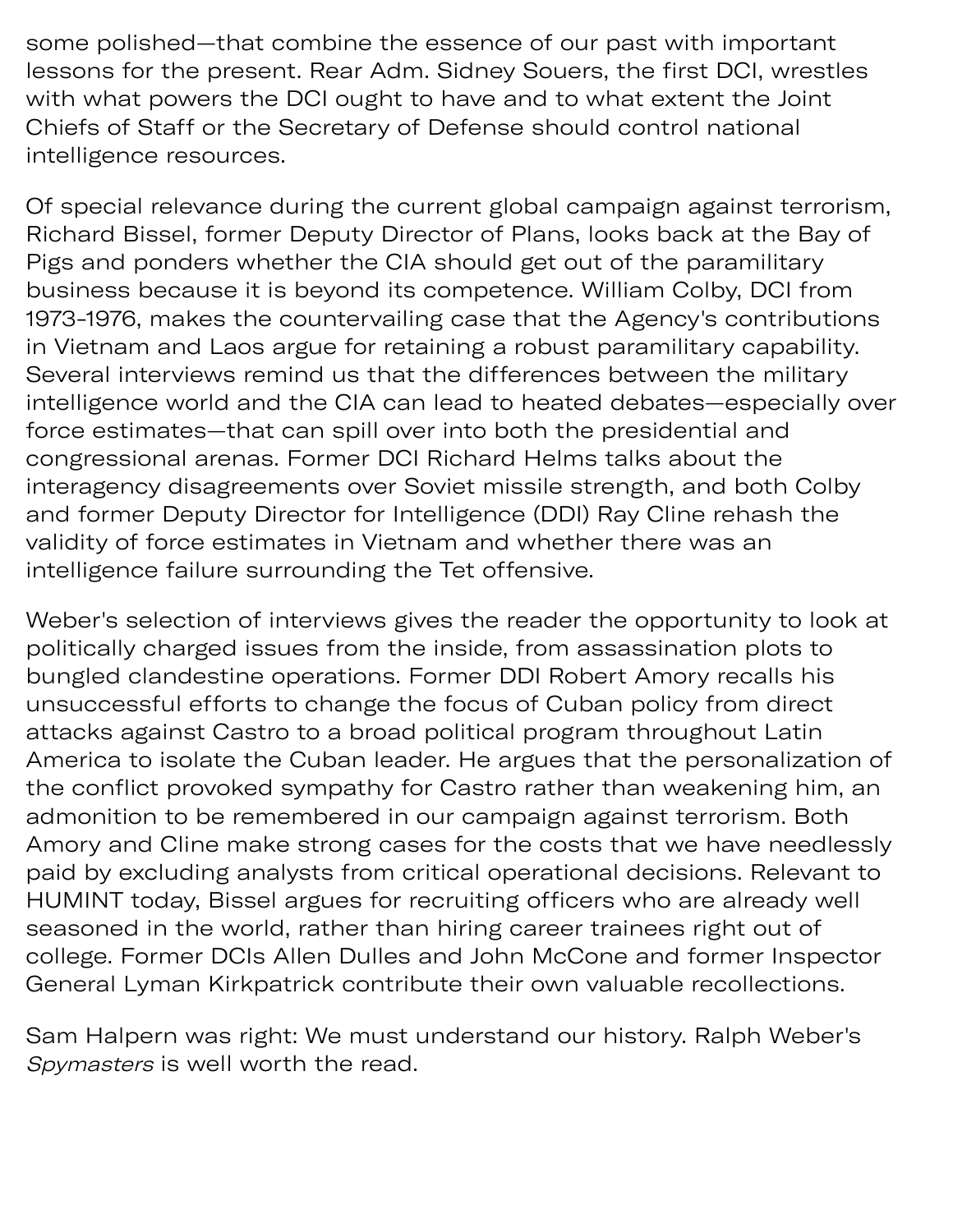Counterfeit Spies: Genuine or Bogus? An Astonishing Investigation into Secret Agents of the Second World War. By Nigel West. London: St. Ermin's Press, 1999. 308 pages.

As we all know, modest embellishments can transform a piece of history into an engaging spy story. Sin occurs, however, when small literary inventions give way to major fabrications and outright fraud. Nigel West compellingly exposes many examples of the latter in his book Counterfeit Spies.

Over the past 55 years, according to West, major US and UK publishing houses have printed at least two dozen well-received books purporting to be true accounts of World War II intelligence operations that are, either in whole or in part, rampant embellishments or complete fabrications. Combining keen analysis with recently declassified records, the author systematically examines these books, sorting out the verifiable historical details from the exagerations and inventions. He introduces us to a number of true frauds, whose publishers were either duped by con artists or simply unconcerned with high standards of accuracy. We meet "LTC John Cottell, MVO OBE MC," author of Codenamed Badger, who describes his life as a British operative from wartime work with the Dutch resistance to his postwar arrest by the KGB and exchange for a Soviet spy. Cottell has given more than 300 lectures around the United States in recent years. No matter that not a single fact of his operational activity—nor even his existence—can be verified. He explains, like many in West's book, that his work was so secret that no records were kept or that archives were destroyed to protect him.

We also meet Josephine Butler, author of Cyanide in My Shoe, who made up dozens of missions into occupied territory. She is in good company with Roseanne Pitt, who wrote The Courage of Fear, who likewise constructed a riveting tale of her frequent parachuting into occupied France. Sir Robert Bruce Lockhart, Director of the Political Warfare Executive, who had no personal knowledge of Pitt's claimed activities, wrote a preface to her book, commenting that "The book bears the stamp of truth on every page." Even a well-respected journalist like Quentin Reynolds (The Man Who Wouldn't Talk) and popular historian Leonard Mosley (The Druid) were caught up in the world of invented spies. Mosley's work suggests that there was one German spy in Britain who was not under the control of MI-5, but West's careful investigation shows how Mosley was drawn in by questionable archival records and a willingness to suspend disbelief in his own sources.